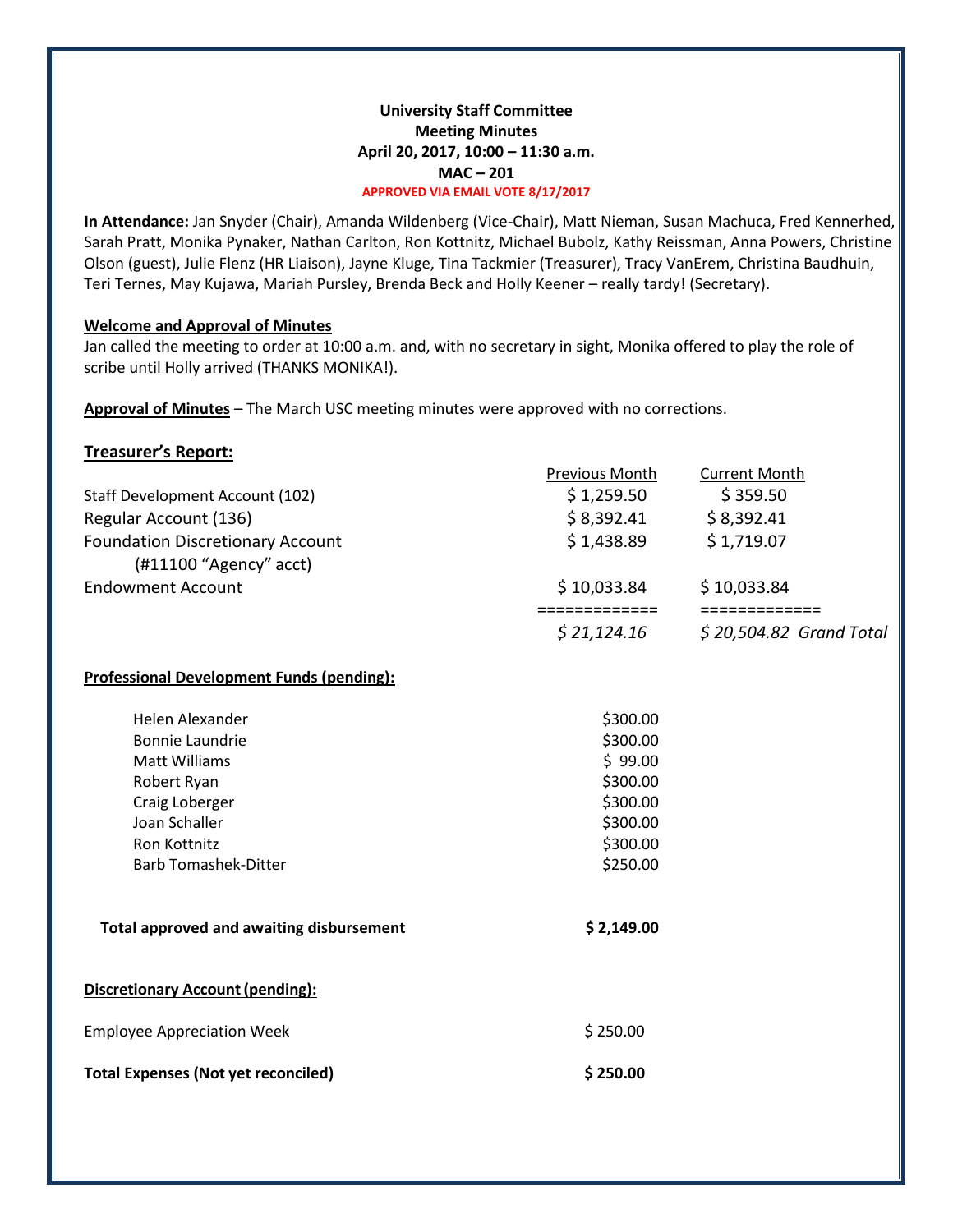# **HR Update**

- **Title and Total Compensation Study:** Communication recently went out from UW-System Admin with some FAQ's. Christine is working on forming a group (potentially using Committee on Workload and Compensation) for continuous updates of the status for governance groups. Mercer presentation including five phases which was recently sent out to governance leads.
- **Rollout of Future Training:** discussions are ongoing about future training rollout including IT Securitytraining, FERPA, Ethics, EO54.
- **Employee Handbook:** Publication of ASC Bylaws and final review of the grievance/compliant policy before publishing and moving forward on the handbook. Once published (hopefully later this month) handbook will be communicated out broadly and require AS/US employee review and handbook acknowledgements. Target Date May 12.
- **Policy Updates:** all updated policies will be communicated annually in policy notification (September) and rolled out when handbook is finalized/communicated.
	- o **Request for Feedback:**
		- Grievance and Complaint: due to Christine by Friday, April 21.
	- o **Published**
		- Harassment and Discrimination Policy (policy update)
		- **Information Security: Acceptable Use**
	- o **In the Works:**
		- Compensation and Pay Plan Policy- sent to leadership for review. Plan for governance review in mid-late May.
		- **Educational Assistance (previously called Tuition Assistance)**
		- **Moving Expense Reimbursements**
		- **Alcohol and Other Drugs Policy**
- [Second Onsite Health Screening Event Scheduled for September 14](https://blog.uwgb.edu/hr/2017/04/second-onsite-health-screening-event-scheduled-for-september-14th/) Due to the great interest in the onsite health screening event on Wednesday, April 26, a second onsite health screening event has been scheduled for Thursday, September 14 from 7:30 am to 12:30 pm. Both screenings will be held in the University Union Phoenix Rooms. You can sign up for the September  $14<sup>th</sup>$  screening. The registration information can be found on the HR Connect Blog.

# New Employees:

- **Dean Assistant** Austin E. Cofrin School of Business: New Position Kathleen Jurecki was hired and will start on 5/1/17
- **USA2** Provost: Incumbent Avery Garcia Mariah Pursley was hired and started on4/4/17
- **Financial Specialist Senior** Union: Incumbent Tammy Olp Sara Chaloupka was hired and the start date is still being worked out
- **USPA (Two Vacancies)** Continuing Education & Community Engagement (formerly Outreach & Extension):One to replace JoAnn Feeney (retiring) and one new position – Samantha Anderson was hired and will started on 4/17/17 and Susan Pike was hired and will start on5/1/17

Positions Being Recruited:

- **Police Officer** Public Safety: Incumbent Nick Dennis has beenreposted
- **Dean Assistant** in College of Health, Education and Social Welfare to replace Ashley Folcik
- **Auto & Truck Mechanic** in Facilities to replace Josh Stephens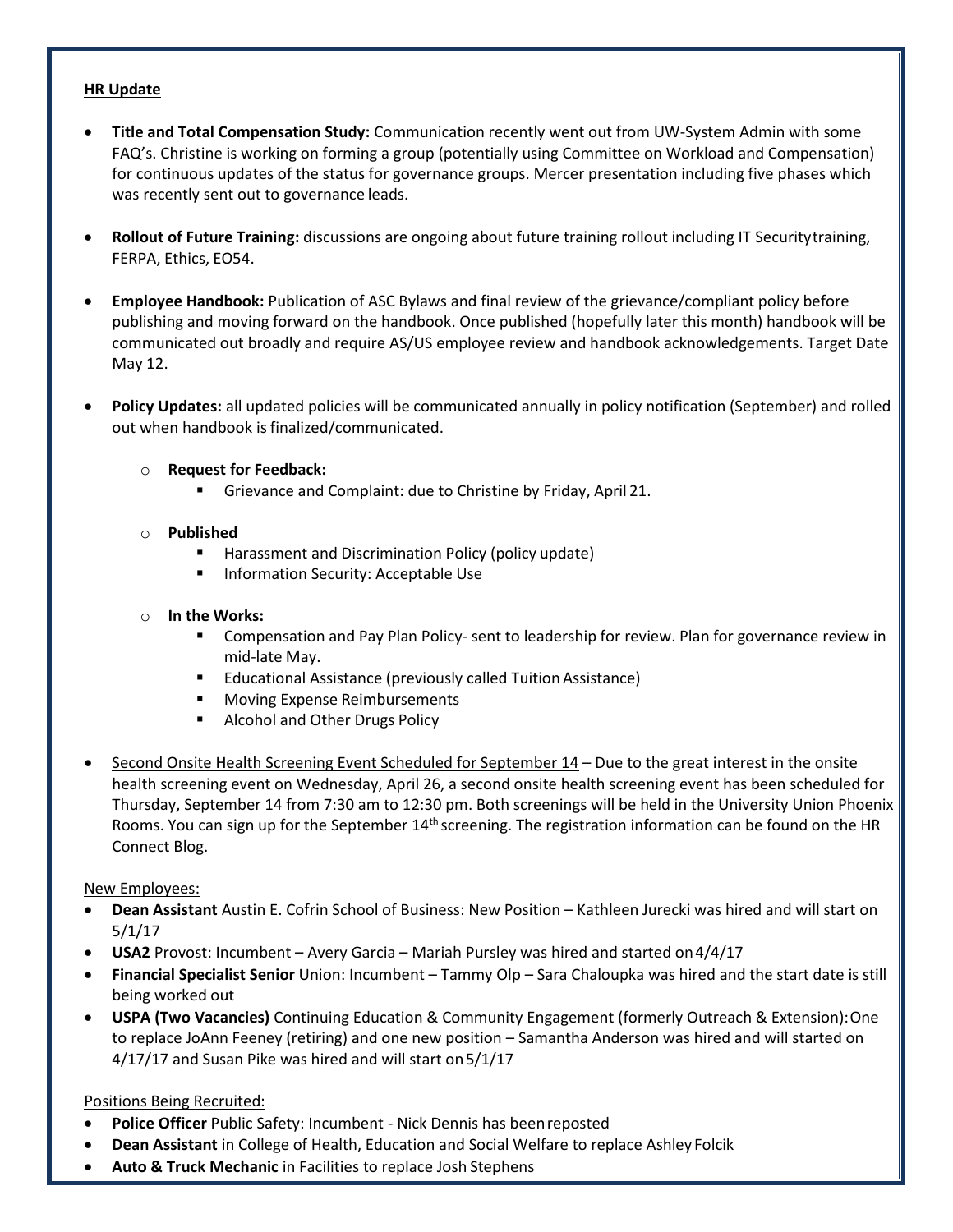Question for Christine: How will the new policies be distributed to the university staff? How do we, as a staff, know that this is now an official document? (For example, the Workplace Conduct and Ethics policy)

Answer: This policy was communicated through UPS when it was finalized. It was also sent through the governance groups, linked to HR Connect and sent out to the university through Christopher Paquet.

In the future, the policies will be available through the USC website via a link to the HR website.

One quick note about training: we will probably see one more training on the IT policy through Lawroom. Christine also asked us to make sure we complete Title IX training – we are about 80% compliant. If you haven't already done so, get out there and do it. Currently there is no "consequence" for not completing it, but HR is working on trying to put some teeth into the policy so there could be some reprimands in the future.

# **Elections Committee**

Holly arrived on scene with a flurry of apologies, a really good excuse and just in time to present her committee report on the results of the US Spring 2017 election. The new members elected to our committees are:

USC – Jan Snyder, Monika Pynaker, Tracy Van Erem

Election Committee – Anna Powers

Personnel Committee – Brenda Beck and Kathy Reissmann

Professional Development Committee – Julie Flenz and Sarah Pratt

Learning Technology Collaborative Committee – Michael Bubolz and John McMillion

After realizing the handout she had prepared with the make-up of the new committee membership was in error, Holly tossed her sheet over her shoulder, asked the committee to do the same and promised to attach the corrected sheet to the draft minutes of this meeting (correction is attached).

The shared governance appointive committees are still awaiting the final appointments from the appointers. Holly hopes to have the new folks in place and identified by our May meeting.

The CWC appointment will need to be made by the USC. The group agreed to vote on these at our next meeting. Holly will send the names of the nominees to the USC so the group has time to review the candidates before the vote in May.

#### **Personnel Committee**

The committee met recently to discuss the feedback received at the US Assembly in Spring. The responses to the concerns/questions were sent out with today's agenda and they will also be available on SharePoint. The responses were very well thought out and appreciated by the entire group. Good work Personnel Committee and HR!

Update on HR policies: Current policies are now available on the HR website. It's important that all Univ Staff know how to get to the documents and put in the effort to become familiar with these new policies. The website is very easy to use. There are also some new policies out there that won't be available in the handbook until the new handbook is published (hoping for early May). They are also linked to the HR Connect. Sue thanked her committee for their good work this year.

Discussion regarding grievances: Recently there have been questions regarding the role of the Personnel Committee in grievances or disciplinary actions. Christine suggested that we look at the responsibilities in our by-laws and make sure they are consistent with the HR policies. When our by-laws were developed, we used the Academic Staff bylaws as a model. However, now that the union is gone, there is a potential that university staff may ask the Personnel Committee to serve as "support" people at these hearings. We have not had any official cases where we've seen the full impact of our current role. Do our people have the training to serve in these types of situations? Is this something that we want to do as committee representatives? Are all of our Personnel committee members aware that they may be asked to be a part of a grievance?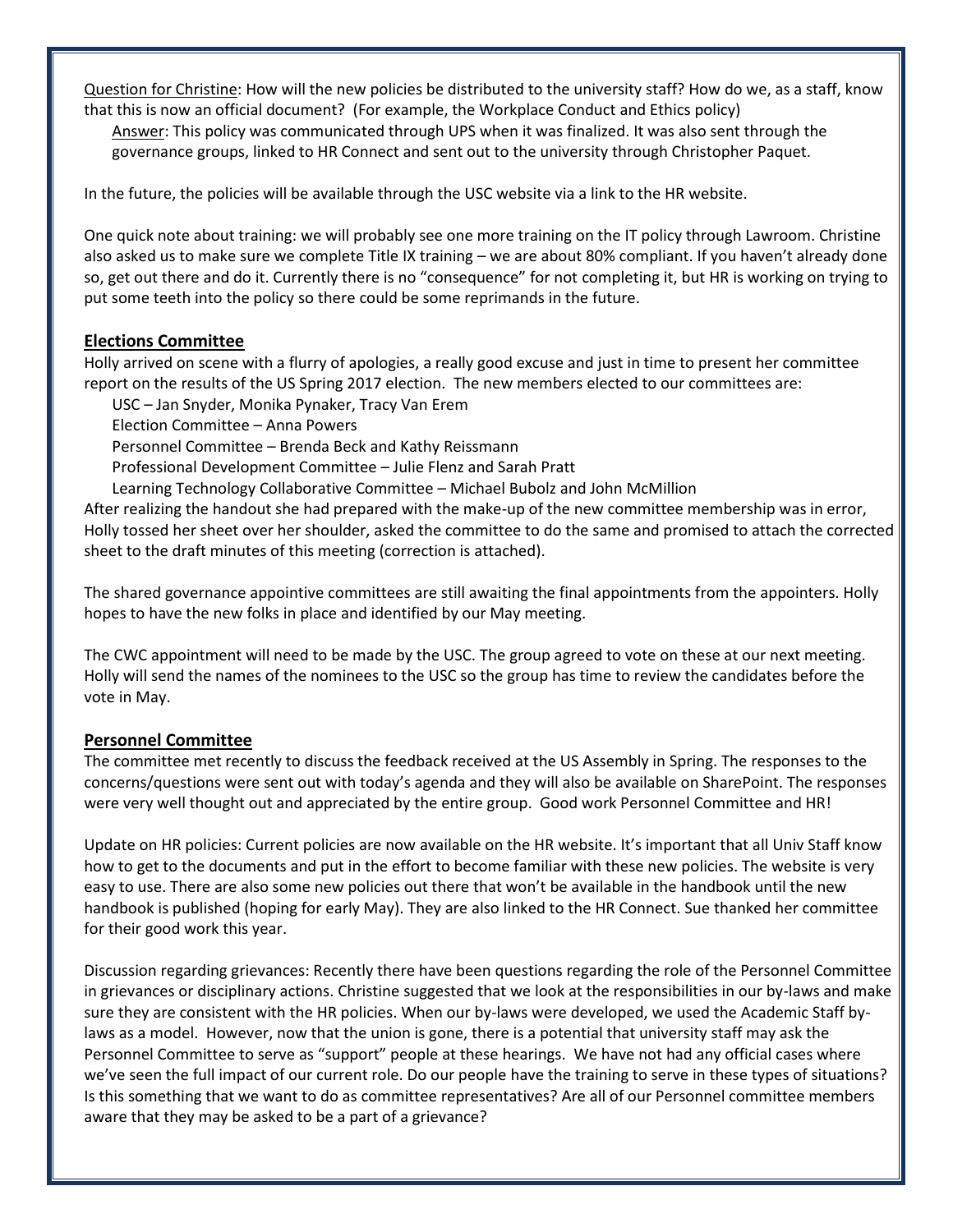Jayne suggested that any new people that are brought onto this committee should be required to either attend a training or have resources available to them so that they can provide the correct support if asked to sit in on any grievance / complaint / disciplinary hearing. Do the employees understand the role that our committee plays? The Personnel Committee needs clarification of its role and how we can or can't support our university staff members. Do we need to develop a better definition of our role in policy and by-laws? Do we need to provide better education to our personnel committee members and/or the university staff? Sue will call a meeting of the personnel committee to discuss how to put this into action.

# **Professional Development Committee**

- Our fall conference will be held on Oct 20th at the Tundra Lodge. Registration is \$99. The key note speakers are booked and we are awaiting confirmation for 2 break-out session speakers. The focus is on communication.
- The next USC / ASC joint session will be on May 23rd Tina Hallis from Positive Edge from 1-4 in Phoenix Room BC-- Finding Resilience in Times of Ambiguity and Uncertainty.
- Our year-end party will be held on June 15th at Lambeau Cottage and will replace our June meeting. It was decided that we would order food from Chartwells to make things easy on everyone.
- Prof Development Funding Our 102 account receives \$3450 for prof dev funding requests each year. We also have \$5000 from the 136 acct to use for joint workshops. We currently have \$750 left. If anyone has any intention of submitting a request, please do so soon. We may also be able to draw on one-time funding dollars if we run out. These requests would be submitted to the Provost for approval and funding. Teri will work with Tina and Matt to discuss any funds left. On July  $1^{st}$  we will receive next year's 102 funds.
- It was suggested that the committee look at raising the registration fees for the fall conference since we seem to lose money each year. But this was anticipated since we need to draw-down this account per instructions from Matt Dornbush.

# **Univ Staff System Rep Report**

A decision needs to be made on whether we will allow Ron to continue to be our US rep since his term with the USC is over as of the end of June. This is something that the USC will need to consider. Holly agreed to send the question around to the USC in the same email that she sends the request for a vote on candidates for the CWC committee. We will then be able to consider this request and vote on it at our next meeting.

As time was quickly getting away from us, Jan gave a really quick update from Faculty Senate (the only new thing they discussed was not sending out annual appointment letters, per a request by HR) and then moved to adjourn.

# **Adjourn**

Meeting adjourned at 11:30 a.m.

# *GO FORTH AND BE AWESOME!!*

| <b>DATE</b>      | TIME                 | DAY      | LOCATION            |
|------------------|----------------------|----------|---------------------|
| May 18, 2017     | $10:00 - 11:30$ a.m. | Thursday | MAC - 201           |
| October 20, 2017 | TBD                  | Friday   | <b>TUNDRA LODGE</b> |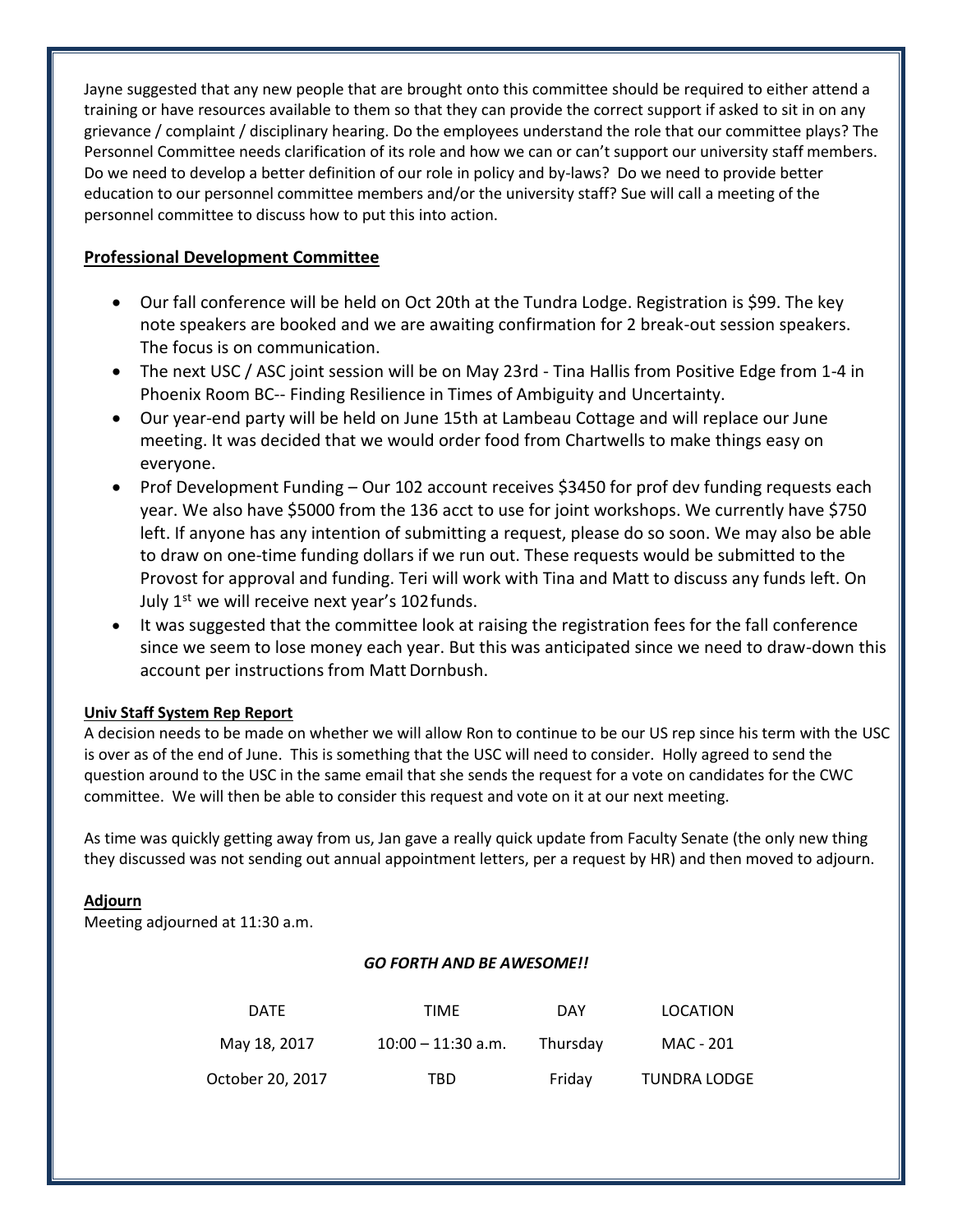# **University Staff Committees, Campus Joint Governance & Campus Appointive Committee & Working Group Reps 2017-18**

| <b>University Staff Committee</b> |                         |                        |  |
|-----------------------------------|-------------------------|------------------------|--|
| Julie Flenz                       | Human Resources Liaison | Ex-officio, non-voting |  |
| Holly Keener                      | Secretary               | 2016-2018              |  |
| Fred Kennerhed                    | <b>USC Member</b>       | 2016-2018              |  |
| Monika Pynaker                    | <b>USC Member</b>       | 2017-2019              |  |
| Jan Snyder                        | <b>USC Member</b>       | 2017-2019              |  |
| <b>Tracy Van Erem</b>             | <b>USC Member</b>       | 2017-2019              |  |
| <b>Teri Ternes</b>                | <b>USC Member</b>       | 2016-2018              |  |
| Amanda Wildenberg                 | Vice Chair              | 2016-2018              |  |

| <b>Election Committee</b> |                 |           |
|---------------------------|-----------------|-----------|
| <b>Holly Keener</b>       | Chair (2016-17) | 2016-2018 |
| Ron Kottnitz              | EC Member       | 2016-2018 |
| Anna Powers               | EC Member       | 2017-2019 |

| <b>Personnel Committee</b> |                         |                        |  |
|----------------------------|-------------------------|------------------------|--|
| Brenda Beck                | PC Member               | 2017-2019              |  |
| Nathan Carlton             | PC Member               | 2016-2018              |  |
| Julie Flenz                | Human Resources Liaison | Ex-officio, non-voting |  |
| Jayne Kluge                | PC Member               | 2016-2018              |  |
| Kathy Reissmann            | PC Member               | 2017-2019              |  |
| Helene Rosner              | PC Member               | 2016-2018              |  |

| <b>Professional Development Committee</b> |                   |           |
|-------------------------------------------|-------------------|-----------|
| Nathan Carlton                            | <b>PDC Member</b> | 2016-2018 |
| Kim Mezger                                | PDC Member        | 2016-2018 |
| Julie Flenz                               | PDC Member        | 2017-2019 |
| Teri Ternes                               | Chair (2016-17)   | 2016-2018 |
| Sarah Pratt                               | PDC Member        | 2017-2019 |

| <b>UW System University Staff Representative</b> |         |  |
|--------------------------------------------------|---------|--|
| Ron Kottnitz                                     | 2015-17 |  |
| Fred Kennerhed, backup                           | 2016-18 |  |

(Campus Joint Governance & Campus Appointive Committee & Working Group Reps on page 2)